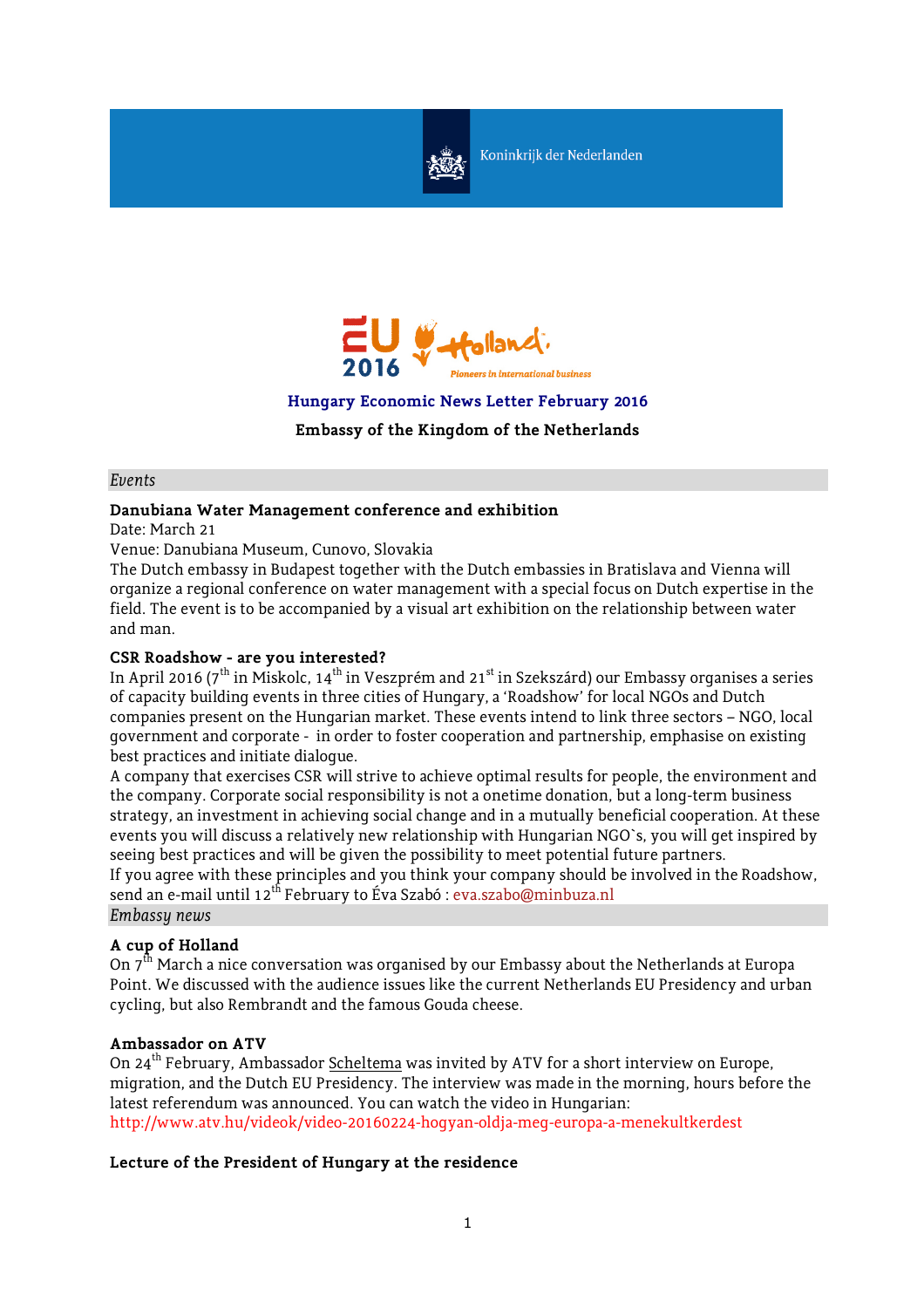On 16<sup>th</sup> February, Ambassador Scheltema hosted an event at the residence with as a quest of honour the President of the Republic, H.E. Mr János Áder for European Ambassadors. The President delivered a thought-provoking lecture on climate change and sustainability issues in the aftermath of the Paris Climate Summit.

## **Elzo Molenberg at Europe Direct**

On 16<sup>th</sup> February, the Deputy Head of Mission, Elzo Molenberg gave an overview of the Netherlands EU Presidency to representatives of regional offices of the Europe Direct network. As he pointed out, the Embassy intends to increase the visibility of the Presidency in the countryside as well. Last week's events, such as the opening of a Rembrandt etching exhibition in Balmazújváros and the commemoration of liberated protestant galley-slaves in Baja are excellent examples of this effort. Furthermore, the Embassy plans to organise a roadshow of technical assistance for local NGOs in April in Miskolc, Veszprém and Szekszárd together with Dutch companies present on the Hungarian market.

# **Ambassador Scheltema's keynote speech at the Ludovika Ambassador's Forum**

On 28th January, in the context of the Ludovica Ambassador's Forum Ambassador Gajus Scheltema held a keynote speech in which he elaborated on "Good governance, Transparency and Accountability in the Netherlands" stressing these are not just ingredients of democracy for the sake of democracy; but are also essential from an economic point of view. The speech was followed by an interesting round table discussion, which involved also the members of the audience. *EU relations*

# **HUF 87bn (EUR 278mn) in EU funds for rural areas**

New tenders have been announced in recent days for HUF 87bn (EUR 278mn) of EU rural development funds, PMO agriculture and rural development state secretary Miklós Zsolt Kis said in Budapest on  $2<sup>nd</sup>$  February. Of the total, HUF 66bn (EUR 211mn) is earmarked for horticulture: HUF 22bn (EUR 70mn) for developing greenhouses and foil houses, HUF 19bn (EUR 61mn) for establishing and watering plantations, HUF 22bn (EUR 70mn) for cold storage and mushroom cultivation, and HUF 3bn (EUR 10mn) for cultivation of medicinal herbs. In addition, SMEs may obtain HUF 14bn (EUR 45mn) for fixed capital investments and HUF 6.8bn (EUR 22mn) is available for the restoration of damaged forests.

# **EU funds for larger companies**

The government has launched its investment scheme for large companies that are ineligible for EU funding, Economy Minister Mihály Varga announced, after opening a HUF 960mn (EUR 3mn) investment at a mill and bakery in Kiskunfélegyháza. At the end of last year, the government approved HUF 3bn (EUR 10mn) in subsidies to 14 companies, who will invest HUF 8.6bn (EUR 27mn) this year, creating 500 jobs, he said.

Some HUF 15bn (EUR 48mn) is set aside in this year's budget, to be distributed to companies by the middle of the year. Family-owned Kiskunfélegyházi Malom received HUF 480mn (1,5mn) in funding for its HUF 960mn (EUR 3mn) investment, which will increase payroll from 800 to 900. The company, with revenue of HUF 5.5bn (EUR 18mn) last year, operates 86 bakeries in five counties.

#### **Hungarian regions among EU poorest**

Hungary's per capita GDP was 68% of the EU average in 2014, based on purchasing power parity, Eurostat announced. Hungary was followed by Latvia at 64%, Croatia 59%, Romania 55% and Bulgaria at 47% of the EU average.

Two Hungarian regions are among the ten poorest regions of the EU, namely the north Great Plain region of eastern Hungary with 43% and Northern Hungary with 42%. The southern great plain region and southwest Hungary were also among the 20 poorest regions. At the other end of the scale, Budapest had the highest level of GDP per head in Hungary at 107% of the EU average, followed by West Transdanubia with 71%, and Central Transdanubia at 61%. Full report can be found at: [http://ec.europa.eu/eurostat/documents/2995521/7192292/1-26022016-AP-EN.pdf/602b34e8-abba-](http://ec.europa.eu/eurostat/documents/2995521/7192292/1-26022016-AP-EN.pdf/602b34e8-abba-439e-b555-4c3cb1dbbe6e)[439e-b555-4c3cb1dbbe6e](http://ec.europa.eu/eurostat/documents/2995521/7192292/1-26022016-AP-EN.pdf/602b34e8-abba-439e-b555-4c3cb1dbbe6e)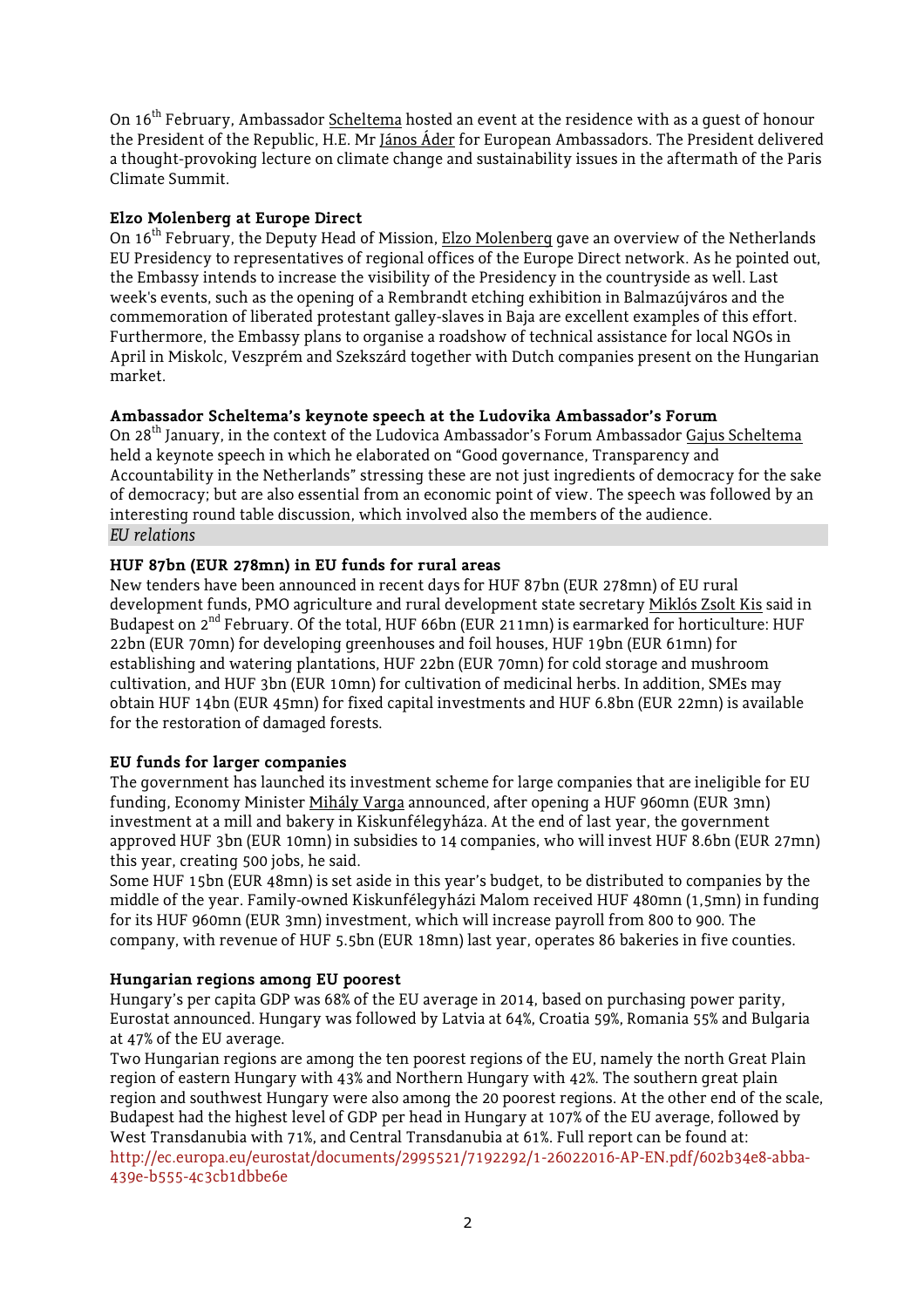### *Business environment / Legislation*

# **PwC's latest CEO Survey shows growing optimism**

CEOs in Hungary are more optimistic than their counterparts in other countries about the future, according to PwC's latest Hungarian CEO Survey. Globally, 82% of CEOs are confident about their own prospects for revenue growth, while in Hungary 84% of CEOs reported the same. This is the first time in the five-year history of the survey that CEOs in Hungary are slightly more optimistic than their global counterparts.

The lack of qualified professionals is of particular concern to CEOs and makes them value their existing employees more. Nearly three-quarters of CEOs (72%) reported that their company's position had improved in the past year. They believe this positive trend will continue, as 84% are confident that their company's revenue will grow in the next 12 months. Hungarian CEOs are also optimistic about both global (54%) and Hungarian economic growth (59%).

### **Base capital requirement postponed**

The requirement that limited companies (Kft.s) must have base capital of at least HUF 3mn (EUR 9.600) will be delayed by one year. A bill passed last year raised the minimum capital for such companies from HUF 500,000 (EUR 1600) to HUF 3mn (EUR 9.600), with a deadline of March 15, 2016. There are several signs that companies are unable to increase their capital before the deadline, according to the official explanation. More than 129,000 companies had not increased their capital by the end of February.

#### *Dutch presence in Hungary*

### **Imre Sztanó takes charge at NN Biztosító**

Sales director Imre Sztanó has been appointed to the post of CEO of insurance company NN Biztosító, replacing the outgoing Cornelia Coman from March 1, the two executives announced at a press event. Coman will take up a new position in Spain. She said there is a new market opportunity for insurance companies in providing annuities to people who withdraw from voluntary pension funds. NN's market share increased from 8.4% to 9.2% last year. The Insurance company plans to open to younger generations in the life-insurance segment and to exploit better the chances of digitalisation, the new CEO emphasized .

#### **PG purchase of Prímagáz approved**

The competition authority GVH has approved the sale of 100% of LPG cylinder distributor Prímagáz to PG Investment. The purchasing company, owned by György Nagy, signed the sales contract with Prímagáz's Dutch owner in December. The seller is SHV Energy and its subsidiary Pam Gas. Nagy, one of the founders of the Wallis group, has a 12% stake in gas trading company MET. Prímagáz realised a nearly HUF 600mn (EUR 1,9mn) pre-tax profit last year on over HUF 22bn (EUR 70mn) of revenues. The GVH said there are no links between the two companies that would negatively affect the market.

*R & D & I / Creative Industries*

#### **Gov't plans new conference centre**

Construction of a state-financed conference centre could begin in 2017, Development Ministry undersecretary Ádám Ruszinkó announced at a conference on 10<sup>th</sup> February.

A recent report by consultant KPMG concluded that Hungary's tourism sector needs to shift its focus to lure conference and business tourists, a demographic with greater purchasing power. Ruszinkó said the cabinet will discuss the conference centre idea in the spring, and could approve plans by the end of the year, with a completion date sometime in 2018. István Kovács, head of the Hungarian Hoteliers and Restaurants Association, said tighter border controls due to mass migration constitute a serious risk to the sector. Room occupancies by foreigners in Budapest have dropped in each of the last three months of 2015, unlike in other major cities in the region, he added.

#### **Think Budapest forum focuses on innovation in V4**

"*In this current period of challenges, only innovative answers are good answers and only innovative nations can be successful*", said Peter Szijjartó, Minister of Foreign Affairs and Trade said at the opening of the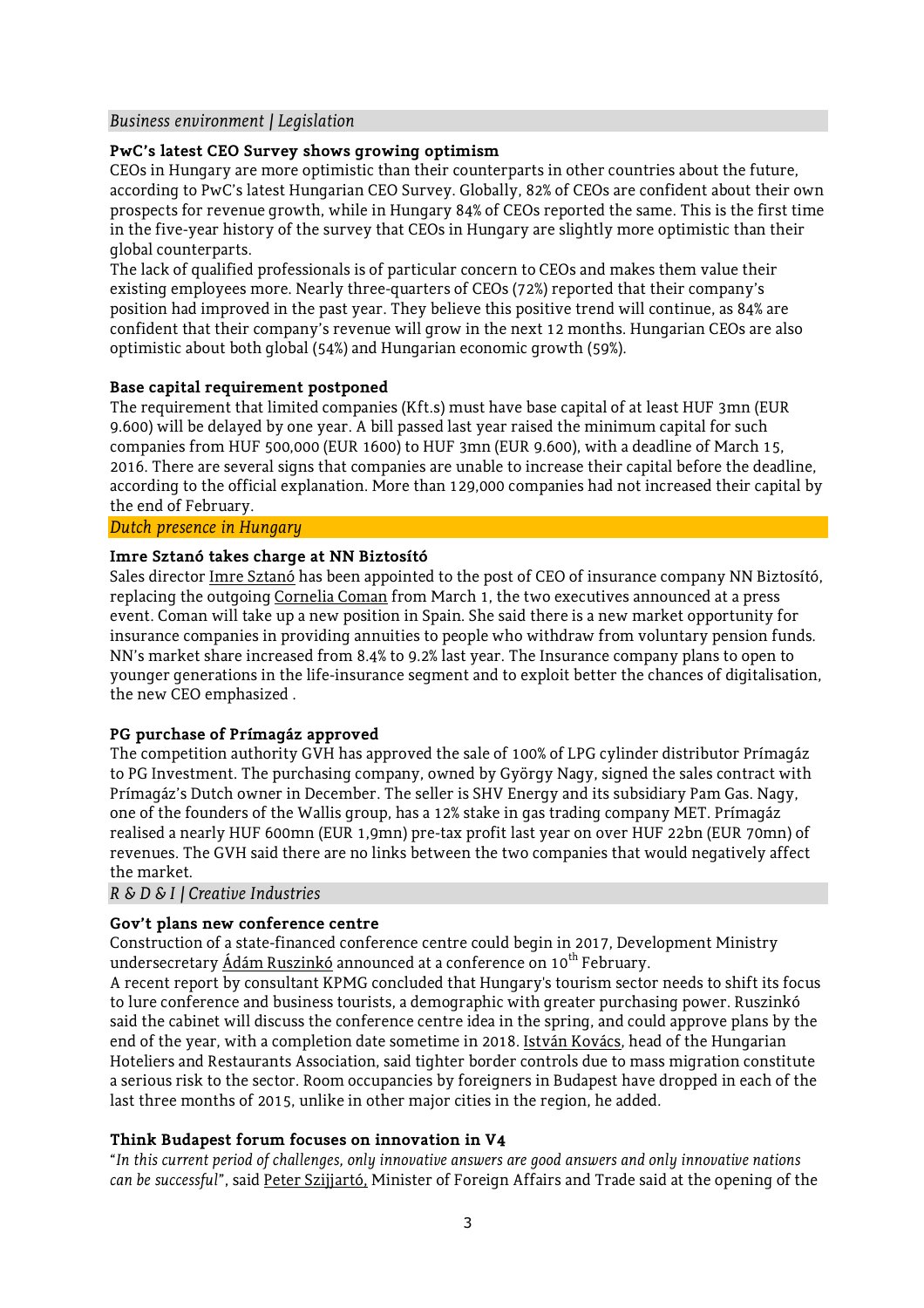"think.BDPST" regional innovation forum organised by the Antall József Knowledge Centre in cooperation with the Ministry of Foreign Affairs and Trade of Hungary and the International Visegrad Fund,. By organising this conference on innovative technologies, Hungary has set as its goal to bring together the V4's highest level political, economic and educational leaders on a single common platform to enable the region to overcome the obstacles generated by the new world order and face the challenges ahead as successfully as possible, the Foreign Minister stated, adding that the countries of the V4 would be weaker individually and less powerful without strong solidarity. President of the National Research, Development and Innovation Office József Pálinkás pointed out that the total population of the V4 is on a par with that of France, but its economic power and strength in research and development is not. It should be noted that the Hungarian government intends to spend a total amount of HUF 700bn( EUR 2.2bn ) on innovation in the coming years. At the forum, representatives of business life, the administration and science will discuss the most important take-off points of the Visegrád region's development policy, economic development, research financing and opportunities for cooperation on innovation policy. *Transport / Logistics*

# **HungaroControl makes online airspace reservation system operational**

Since January, 2016 a new online system, LARA (Local and Sub-Regional Airspace Management Support System) supports airspace management activities at HungaroControl. The software package is meant to simplify and accelerate the process of airspace reservation requests, approvals and usage, as well as assisting airspace management on a European level. By introducing the LARA software (provided by EUROCONTROL at no cost) at the beginning of 2016, HungaroControl has fulfilled its obligation nearly a year ahead of the deadline.

# **High demand for truck driver training**

Some 29,000 people have registered for government-sponsored training for truck drivers, *Népszabadság* reports. The government set aside HUF 5bn (EUR 16mn) to cover the costs of training 6,000 new drivers, as that is the size of the shortage in the sector, according to freight forwarders. However, 65% of the applicants do not meet the criteria, the Economy Ministry said. Applicants must be above age 21 and have an elementary school degree, a "B" category driving license and two years of driving experience. Truck drivers can earn a net HUF 500,000 (EUR 1,600) a month, the newspaper adds.

#### **New flight routes from Budapest announced**

Wizz Air will operate flights to Sofia three times a week from November 1, the low-cost airline announced. Ryanair will establish daily connections between Berlin and Budapest from October 31 and to Nuremberg from November 1, the low-cost airline announced.

Moreover, a government decree confirming its plans to subsidise flights linking Budapest to five destinations in the Balkans was published last month in the official gazette *Magyar Közlöny*. The decree instructs the Development Ministry to publish a tender in the EU gazette for operating flights to Podgorica, Pristina, Skopje, Tirana and Sofia. There have been no direct flights from Budapest to these destinations previously served by Malév since the state airline went bankrupt in 2012. Economy Minister Mihály Varga is to provide financial backing for the flights for the years 2017-20. As to new potential destinations from Budapest, on his recent visit to Soeul, Economy Minister Mihály Varga promoted the idea of direct flights between Budapest and Seoul. It is worth recalling that South Korea and Hungary reached an air agreement last May in harmony with EU regulations which made it possible to operate direct passenger and cargo flights. Please note that the Budapest-Eindhoven route of Wizzair will be substituted by a Budapest-Maastricht flights between May 30 and June 15, due to the construction works on the new piste. *Energy / Sustainable Energy*

#### **Russia extends gas shipment deal**

Long-term contracts on transporting Russian gas to Hungary have been extended to the end of 2019, was announced during PM Viktor Orban's visit to Moscow. The existing contract, signed when President Putin visited Budapest exactly one year ago, was due to expire in July, although Hungary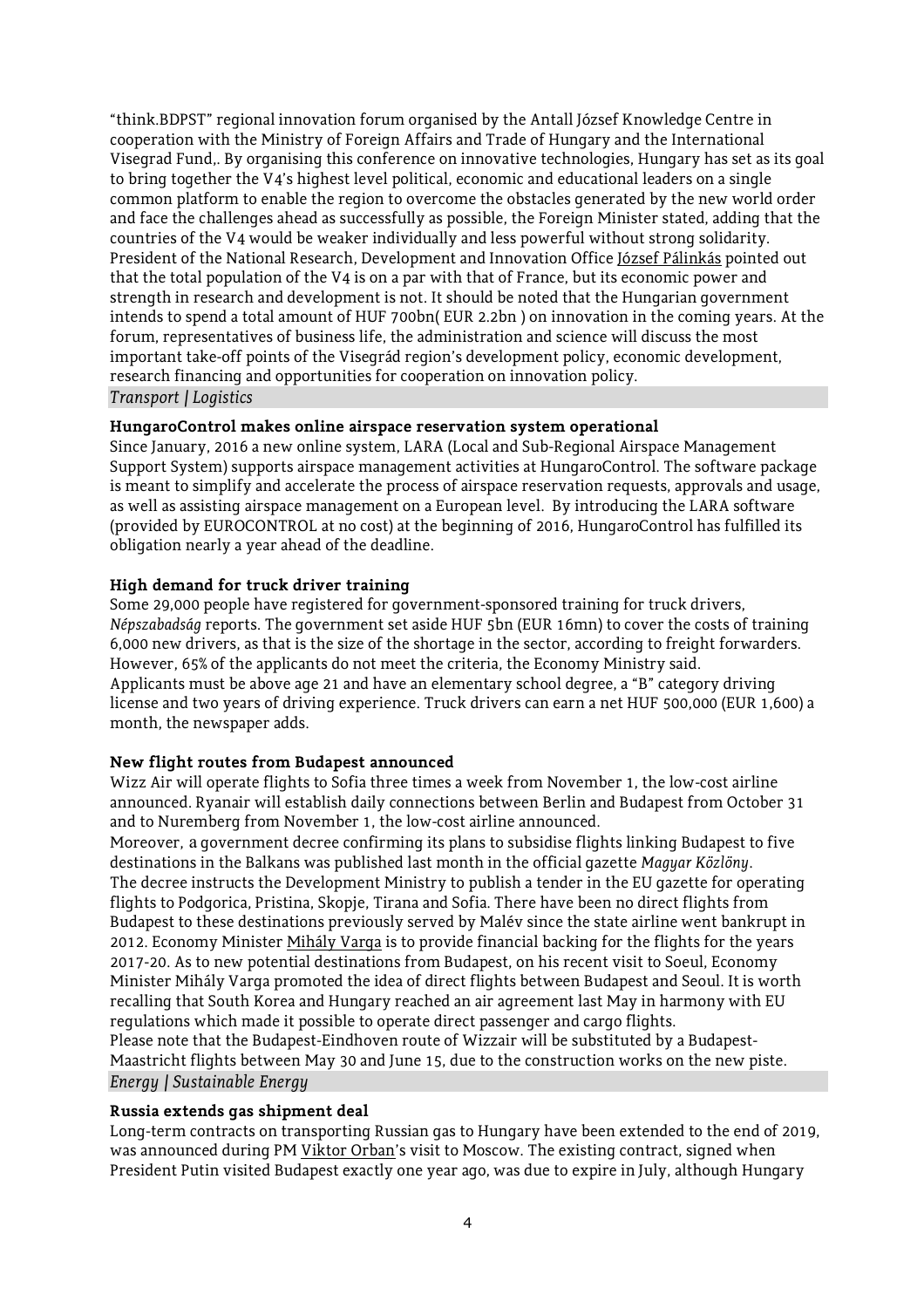would have been able to draw on any unused quantity until the end of 2018. The price formula will not change, which is particularly unfavourable for Hungary, as gas is less costly on the market than the price Hungary pays to Russia, *Népszabadság* writes. In return, Hungary will not have to pay for unused gas, which was a condition in the original treaty. Foreign Affairs and Trade Minister Péter Szijjártó told *Magyar Hírlap* that a political decision was reached on this a year ago and now officials from Gazprom and MOL have agreed on the financial frameworks.

## **Hypermarkets must install EV chargers**

Stores with retail space of more than 1,500m2 will be obliged to install electric vehicle charging stations in their parking lots from January 1, 2019, according to a decree issued in the official gazette *Magyar Közlöny*. Mall operators, hypermarkets and super-markets will have to install two chargers for every 100 parking spaces.

An announcement to that effect appeared in the official gazette *Magyar Közlöny*. Based on a HUF 5- 10mn cost for installing one charger, retail units can brace for an investment in the hundreds of millions of forints range. Consultants PwC expect the number of hybrids and electric cars in Hungary to rise to 140,000 in ten years. The government's target is to have such vehicles make up 30% of the total fleet by 2030, some 900,000 cars.

*Environment / Water Management*

### **Waste management to be centralised**

A state company will co-ordinate all house-hold waste collection in Hungary from April 1, Development Ministry state secretary Zsolt Szabó announced. Waste management co-ordinator and asset manager NHKV, formed with start-up capital of HUF 4.8bn (EUR 15mn), will issue all bills to households and collect payments. These will then be transferred to the actual waste collection companies, which have contracted with local governments. At the moment, 171 waste collectors operate in Hungary but only 140 have a proper licence, so the quality of service varies considerably, Szabó said. The whole waste collection sector will be reformed by December 2017 to meet stricter EU norms, Szabó added.

#### **Danube dam agreement close**

Continuous talks between Hungary and Slovakia on the disputed Danube dam have produced the outlines of an agreement, *Népszabadság* reports. The newspaper says the Slovak government would like to resolve key points before the March 5 parliamentary elections there. Hungary will give up its key demands, including a greater flow of water in the Hungarian side

branches of the Danube, in order to be eligible for EU subsidies to develop river transport routes, according to Népszabadság. If no more water is directed to the Hungarian branches of the river then the quality of water reserves under the surface will be destroyed, the newspaper adds.

#### **Áder asked to join UN water group**

President János Áder has accepted a request from the UN secretary general and the president of the World Bank to join a water management advisory body, it was announced on  $14^{th}$  February. The group, formed to promote sustainable water management around the world and a successful adjustment to climate change, will hold its inaugural meeting in New York. Áder will host a global water meeting in Budapest in late November or early December, he announced on M1 channel on the same day.

*Economic indicators*

### **IMF sees improvement in Hungary**

Hungary's financial vulnerability has shrunk significantly, the IMF has reported following its latest annual supervision. Although the level of state debt and the Hungary's financing requirement remain high, the Hungarian economy is performing very well, the IMF said. The report said that "*an abrupt sharp deterioration in global or emerging market risk perception could lead to capital outflows*". Due to increased tax revenues and a better economic performance, the budget deficit of Hungary in 2015 was about 2% of GDP, below the 2.4% target, the IMF estimated. In order to cut the state debt to 60% of GDP in the medium term, an austerity measure of 0.3% of GDP would be necessary, the IMF